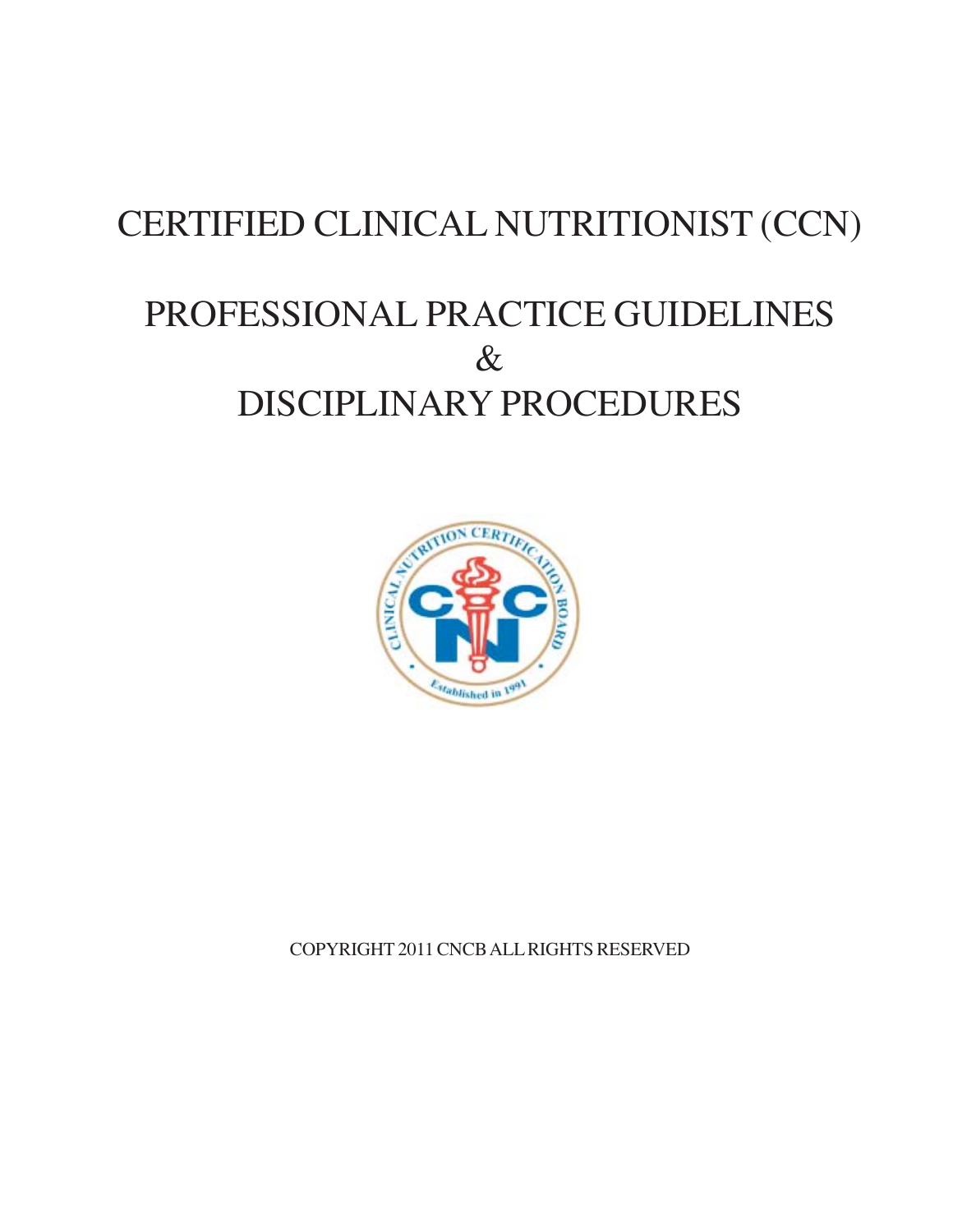#### TABLE of CONTENTS

CCN Professional Practice Guidelines

1. Office Environment OFFICE ENVIRONMENT FACTORS, 4 READING MATERIALS, 4 PRIV ATE OFFICE, 4 SECURITY OF RECORDS, 5 THE HANDICAPPED, 6

2. Office Attire PERSONAL HYGIENE, 5 APPROPRIATE ATTlRE, 5

3. The Clinical Nutrition Office Staff TELEPHONE RECEPTIONIST, 5 SECRETARY,BOOKKEEPER, ASSIST, 5

4. Professional Protocol COUNSELOR SKILLS, 6 OPERATIONAL SKILLS, 6

5. Client Education PROCEDURES, 6 RESOURCE, RESEARCH MATERIALS, 6

6. Services, Fees & Products SERVICES / FEES, 7 SUPPLEMENTS / PRODUCTS, 7

7. Nutritional Supplement Companies PROFESSIONALISM, 7 COMPANY SIZE, 7 QUALITY CONTROL, 7 MANUFACTURING SITE, 8 PERSONNEL, 8 RESEARCH, 8 PRODUCT LABELING, 8 THIRD-PARTY TESTING, 8 LONGEVITY, 8 PERFORMANCE, 8

8. The Referral Arrangement, 8

9. Office Records and Forms RECORDS, 9 PRINTED FORMS, 9 USE OF DISCLAIMERS, 10

10. Federal and State Regs; Insurance FEDERAL & STATE REGULATIONS, 10 SALES TAX (STATE), 10 INTERNAL REVENUE SERVICE, 10 PROFESSIONAL LIABILITY INSURANCE, 10

11. Advertising / Promotion EXTERIOR SIGNS, 11 STATIONARY/ BROCHURES, 11 MEDIA, 11

12. Unwise Professional Practice, 11

CLIENT BILL OF RIGHTS, 12

CODE OF PROFESSIONAL ETHICS AND RESPONSIBILITY, 13

DISCIPLINARY PROCEDURES, 14

- 1. Due Process Requirements, 14
- 2. Grounds for Disciplinary Action, 14
- 3. Disciplinary Procedures, 14
- 4. Sanctions, 14
- 5. Appeals Procedures, 14

SELECTED BIBLIOGRAPHY, 17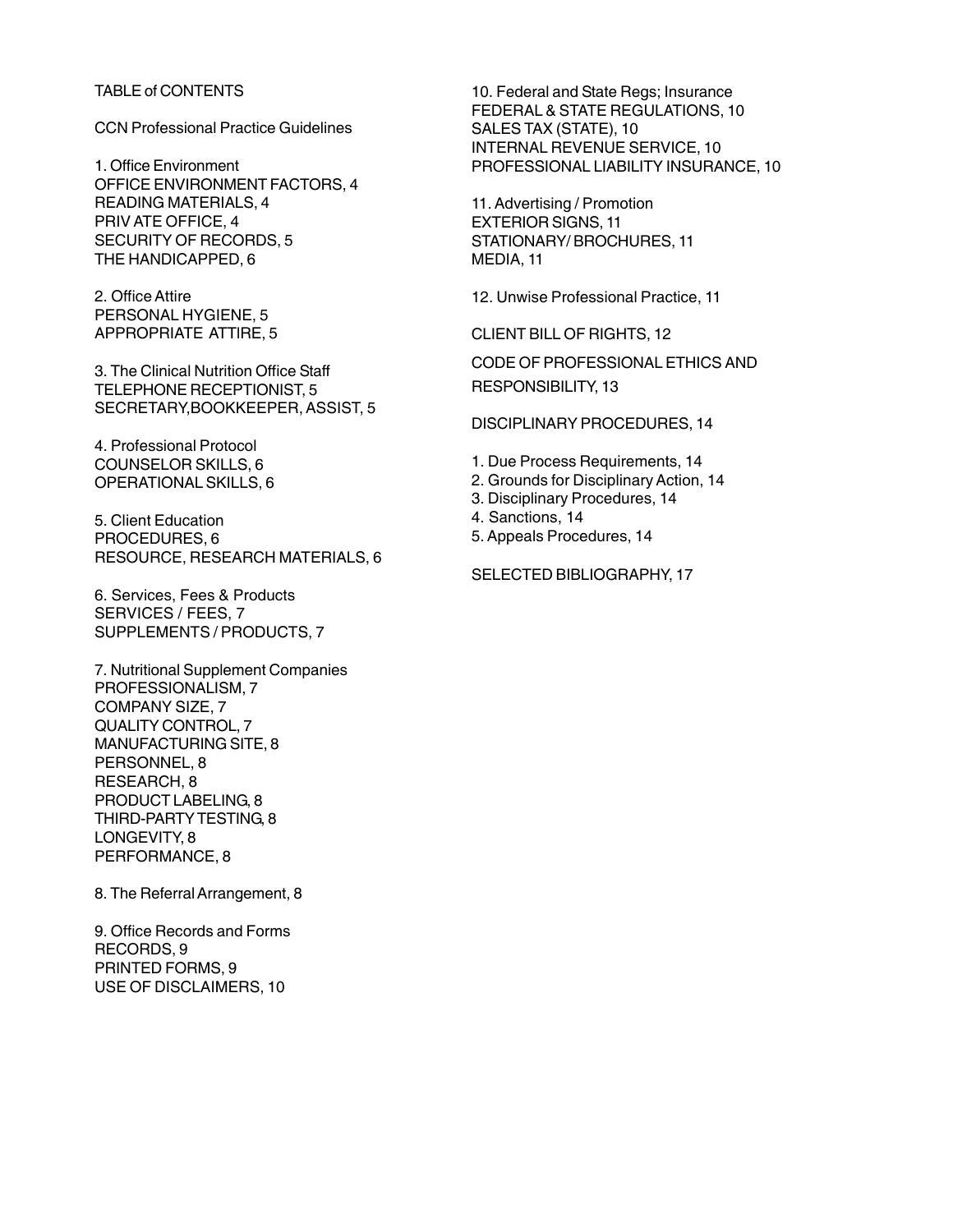### **HUMAN CLINICAL NUTRITION**

The discipline of Human Clinical Nutrition applies principles derived from current biochemical and physiological scientific knowledge for the purpose of promoting optimal health.

While recognizing biochemical individuality, the Certified Clinical Nutritionist (CeN) assesses a person's nutritional needs to achieve normal physiological function. Assessment includes the use of appropriate tests and observations such as case history, anthropomorphic measurements, physical signs, laboratory tests, and nutritionllifestyle analysis to determine an educational nutrition program. Assessment also provides the basis for referral to a licensed physician, or other health care professional.

The educational protocol may include among other information nutritionl lifestyle modification, nutritive supplementation, physiological/ biochemical pathways, and the evoking of regenerative processes. (Drafted from The National Nutrition Consortium, September, 1977 definition.)

## **NUTRITION EDUCATION**

The Certified Clinical Nutritionist is a nutrition educator. There are many settings in which a CCN may use nutrition education. He/she may counsel with one person, work with small groups, or address an entire audience. The CCN may work alone in a private practice setting, or work with other licensed health care professionals. He/she may seek employment in laboratory research, or an advisory position with a professional firm. His/her interest in sports nutrition may cause him/her to specialize in training programs for a specific group of athletes, work in health clubs, gyms, and athletic departments in schools. The CCN may choose to work in a corporate setting, seeking to improve the health of a group of employees.

Within the framework of academic education, a CCN with background in the basic principles of applied nutrition and competence in educational skills may teach students. The academic nutrition educator who works in educational settings such as schools and colleges, generally is required to hold a degree in nutrition and education, with sufficient supporting work in the field to provide competence to function effectively as a professional. An academic nutrition educator may also work in educational programs such as continuing education, extension, adult education and health prevention. An advanced degree is desirable for more responsible positions.

Licensed health care professionals such as medical, osteopathic and chiropractic physicians, dentists, podiatrists, veterinarians, psychologists, registered pharmacists, registered nurses, marriage and family therapists may also be CCNs.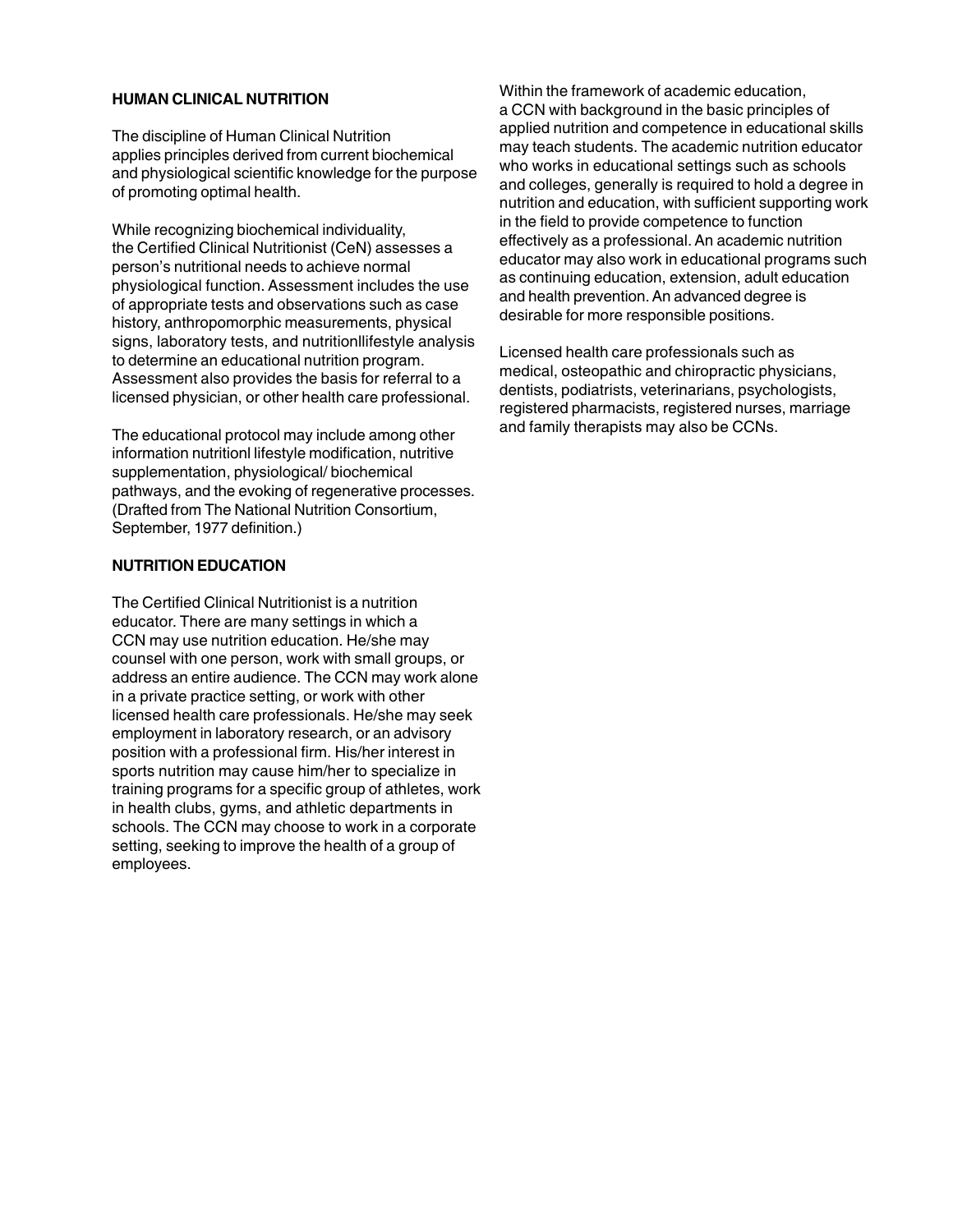# **CCN PROFESSIONAL PRACTICE GUIDELINES**

(Recommendations for Successful Service)

The primary service provided by a CCN is educational, to optimize the experience of health through enhanced nutrition. A synonym for CCN is nutrition educator. Ignorance has been said to be lithe most severe form of poverty". Thus the primary objective of the clinical nutritionist is to approach health enhancement by increasing understanding of nutritional principles and physiological/ biochemical pathways to empower individual choices for optimizing health.

# **1. OFFICE ENVIRONMENT**

Certain office environment factors are conducive to optimal health and a good professional practice.

# **A. OFFICE ENVIRONMENT FACTORS**

• Check out ergonomic factors, lighting, ventilation, noise/music levels.

• Check colors, decor, clutter. (A cluttered reception room or counseling office does not enhance the relaxation and health of the client. Further, it does little to assure the client of the counselor's organization skills, or ability to organize an educational program in his/her behalf.)

• Pure water cooler near the reception desk. New paper/plastic cups, no office washables.

• Rest room, with sink and commode. Both must be immaculately clean. Sanitary paper towels in a dispenser by the sink. Clean, uncracked paint in the restroom is important, and there should be quality baseboards joining floor to walls.

(This gives one of the best indications of cleanliness throughout the office.)

# **B. READING MATERIALS**

• Reading materials in the reception room reflect not only your personal taste in reading, but offer an exceptional opportunity for the educational readiness of the nutritional client.

• A definition of the field of clinical nutrition, statements of the role of a clinical nutritionist, and the general goals of nutrition education are a fundamental body of information that the client should read before he/she is seen by the counselor. Testimonial sheets reprinted in the office (with the authors' permission) are excellent preparation for the clients first visit. Standard fare for the reception room are general health magazines for lay persons, a professional journal or two for the more sophisticated client, and reprint copies of recent research articles of interest to the general population.

# **C. PRIVATE OFFICE:**

• Consultations with clients are held in the privacy of an office, with the door closed.

When the client is of the opposite sex, it is helpful to have the secretary or receptionist check in at least once. The client, however, does not wish to disclose personal health history with an open door, if others are in the office, or expected.' Public places are not appropriate for the dispensing of clinical educational materials and recommendations for personal health.

# **D. SECURITY OF RECORDS:**

• Records of other clients should not be visible or accessible to visitors or non staff. Visible other client records tells the client that his records will not be protected from others view. File cabinets with locks make the client feel more secure about his personal information.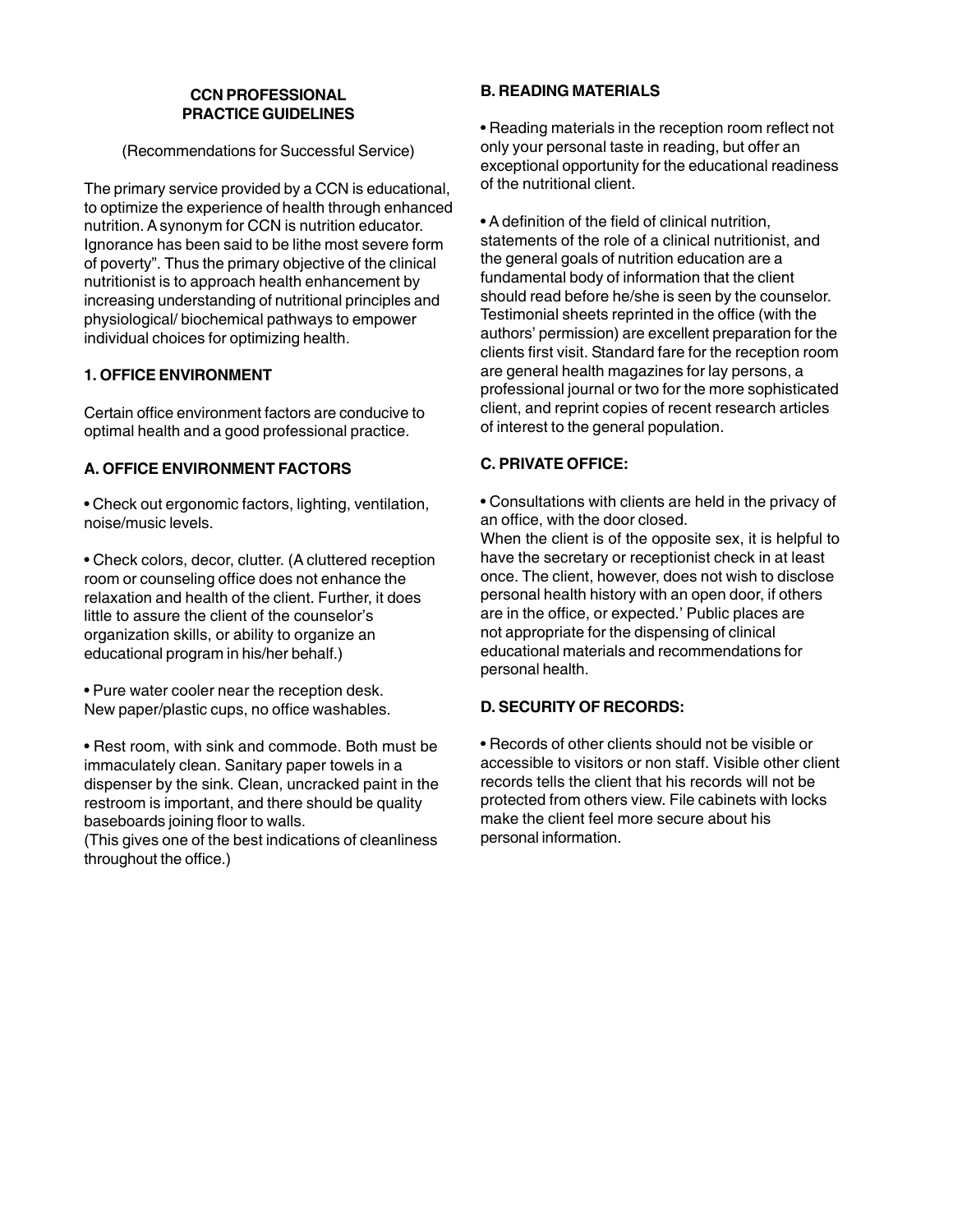## **E. THE HANDICAPPED:**

• Accommodation of the handicapped is required by law. All office buildings are required to have ramps and special facilities in rest rooms. The CCN's promotional literature and office signs should demonstrate the accommodation.

# **2. OFFICE ATTIRE**

## **A. PERSONAL HYGIENE:**

• Enlist the aid of a non-biased person to help you check-out personal cleanliness and tidiness. Bad breath, problem teeth, body odor, odor in clothes from deodorants or cleaning fluids, perfumes and colognes, dirty fingernails, soiled or stained clothes, untrimmed and dirty hair will gradually destroy your practice.

## **B. APPROPRIATE ATTIRE:**

• The world is more casual in dress today. But as fiercely as the young promote casualness, the older consumer public are often offended by it. When building your practice is important to you, wisdom might opt for a more conventional attire that would speak of immaculate cleanliness and professionalism. Sloppy or incorrect office attire will offend some clients. It is the client's realized expectations of a professional clinical nutritionist that will lead her /him to refer friends to your office.

• WOMEN: Tailored, modest dresses, suits, or skirts and blouses. Tailored pant suits outfits (jackets and trousers match or blend, but create a professional appearance). White coat or lab type jacket helps to create a professional look.

• MEN: Dress shirts with ties, slacks, or suits. White coat or lab typejacket acceptable.

# **3. THE CLINICAL NUTRITION OFFICE STAFF**

One of the most difficult things required in opening any new health care practice is that of balancing office expenditures with the "immediate" requirement of functioning in a professional setting. Until there can be at least one office staff person, however, the officewill not have the visual professional stability to attract clients. The counselor attracts on his own, but the office itself, and the manner in which it is conducted, attracts at another dimension.

# **A. TELEPHONE RECEPTIONIST:**

• There is perhaps no other office staff person so important in representing the office and scheduling clients for appointments. Selection is of prime importance, and thereafter, careful training and monitoring.

Appointments- Should be scheduled to allow full time for each client, without running late. If delay is necessary, the nutritionist might excuse himself/ herself and make apology to the next waiting client. He/she might offer the next client additional time, or an additional appointment.

Case History &: Registration Forms -

Should be filled out before the client keeps hislher first appointment with the clinical nutritionist. Over the telephone, the receptionist has previously reminded the client to bring all documentation of past health history with him/her.

# **B. SECRETARY, BOOKKEEPER, ASSISTANT:**

• They are all important additions to the office, but are added as they can be afforded.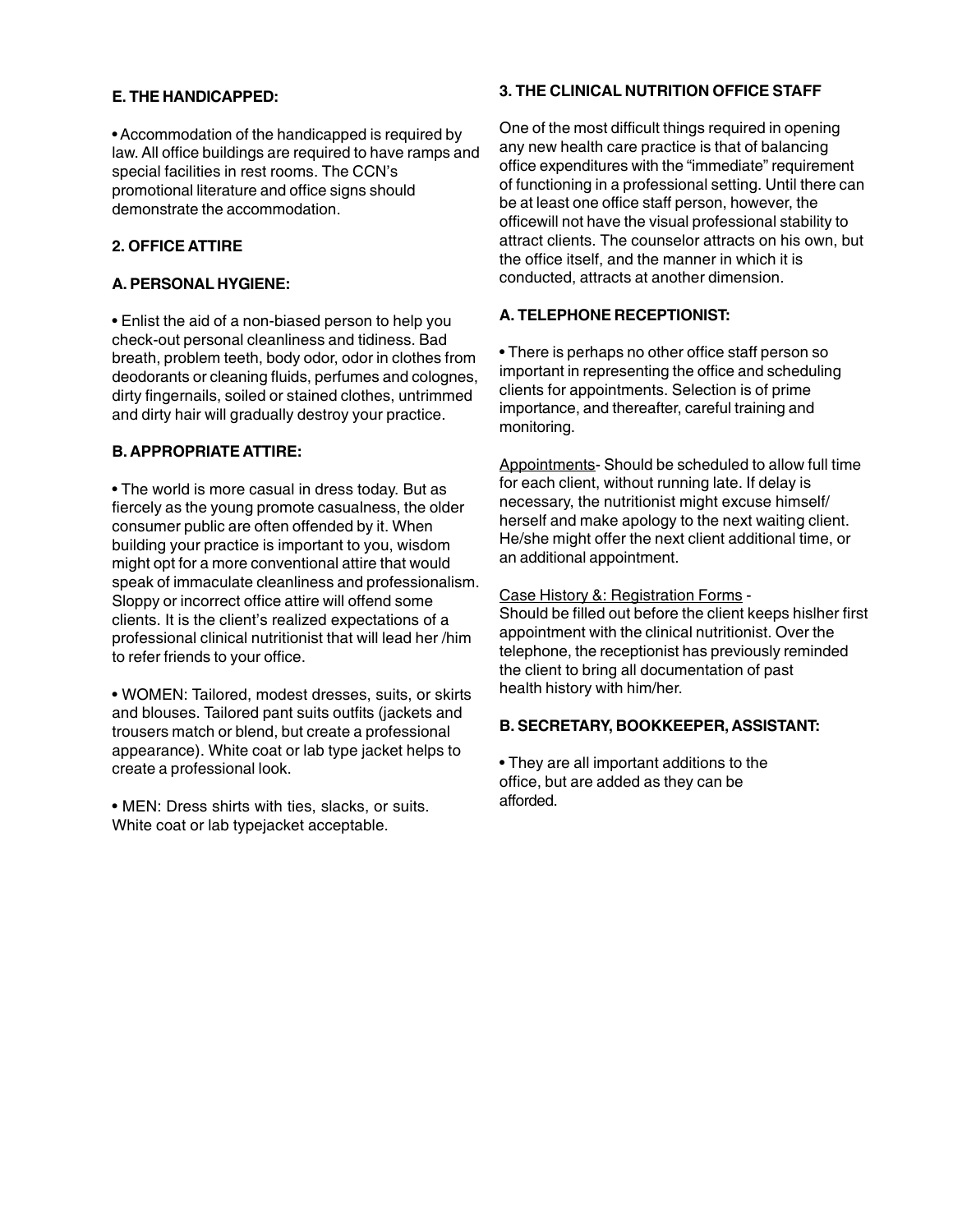# **4. PROFESSIONAL PROTOCOL**

# **A. COUNSELOR SKILLS:**

• Always introduce yourself and greet the nutritional client by name.

• Listen with understanding and empathy, letting the client talk. Careful listening and intuitive questions will elicit the needed information.

• Use proper terminology and ethics in your conversation. The client is not "the patient" . The nutritionist's service is health education, not "disease prevention or treatment".

• Respect and practice confidentiality.

• Respect and enhance the client's relationship with their other primary and secondary health care providers.

# **B. OPERATIONAL SKILLS:**

• Limit consultations and/or recommendations to personal individual cases, and avoid indirect services (directly consult with each client, not delivering information through a second person).

• Develop a relaxed mental attitude, as nutritional education is a process over time, a journey, nota destination.

• Use letters of appreciation .for referrals sent to your office. This will go a long way to foster good will.

• Practice public relations with your existing clients. "Word of mouth" is the most powerful source of promotion.

# **5. CLIENT EDUCATION**

The primary objective of the clinical nutritionist is to educate the client that has come to the nutrition office. Education without a purpose, however, is a random and unstructured event. The purpose must be to effect the necessary lifestyle Changes by virtue of client compliance, to facilitate individual biochemical changes that will result in the client's personal health enhancement. The good clinical nutritionist will spend a large number of years developing and perfecting the exact procedures to bring about the required changes.

# **A. PROCEDURES:**

• Develop and follow systematized, standardized procedures to ensure effective client/counselor communication.

• Organize the client's health file so that the Case History, Assessments, Test Results and Progress Reports are in a standardized format in each file.

• Outline the general plan of health enhancement.

• Set realistic attainable goals. Discover the goals of the client for hislher own health. Discuss these objectives with the client.

## **B. RESOURCE, RESEARCH MATERIALS:**

The Use of Articles, Journals, Books:

• Giving the CCN's client an article, journal, or book that shows an intent that the product concerned be used for the diagnosis, treatment, prevention or mitigation of disease, or that makes a statement that is false or misleading are surrounding circumstances that can be used to prove the practice of medicine without a license. .A disclaimer is recommended when such an article, journal or book is recommended.

• When the client brings the CCN a book that suggests treatment for a certain disease and asks the CCN for hislher opinion, a suggested answer is that "while the book appears to be very interesting you may not be able to agree with everything that the author says". After a discussion of food and nutrition, a suggested comment might be that "even people with various illness or disease have a right to good food and nutrition" .

• Acceptable recommendation of books (without the inclusion of a separate waiver) are those which among other things, show the effectiveness of a product or device in treating or preventing disease under the following conditions:

• The book is a general health or nutrition book, not limited to the product or service in question.

• The specific reference in the book is not used to sell the product.

• The book is not used to promote the product, but is merely recommended for reading.

• All books should be in a library section of the office, and under a sign labeled "Books"or "Library".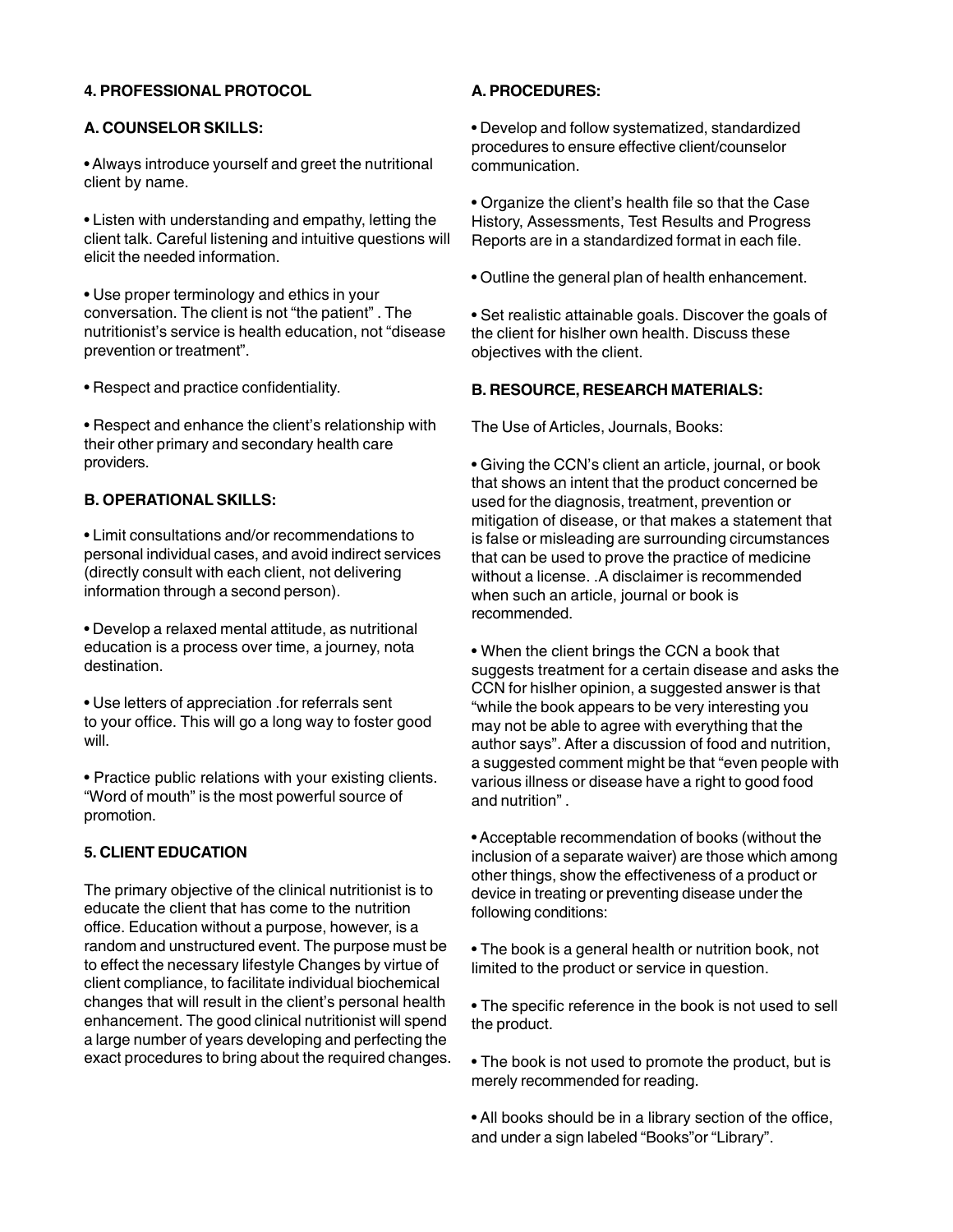## **6. SERVICES, FEES AND PRODUCTS**

#### **A. SERVICE/FEES:**

• Arrange fee schedules to be responsible and customary.

• List of general fees should be given to the client before the first appointment.

• At the second appointment, when results of the tests are available, and a program is presented, approximate fees for the next several months should be discussed.

• Charge each client a fee for services rendered.

• Nutritional supplements sales should not be the primary source of income. The CCN is distinguished by hislher fee for services and his general clinical knowledge.

# **B. SUPPLEMENTS/PRODUCTS:**

• When supplements are sold by the CCN, the client should be told that there are several brand name choices in each nutrient case which would be acceptable. The client is then free to purchase from the CCN or purchase elsewhere.

• Recommend a variety of products for lifestyle change (juicers, safe cookware, exercise equipment, etc.) rather than one or two nutrients to restore health.

• Develop policies for returns and complaints.

• Be fiscal and responsible (maintain adequate records).

• Pay all vendors on time, so that credit remains good within the profession. (These bills must be paid before personal monies are taken from the practice.)

# **7. GUIDELINES TO QUALITY NUTRITIONAL SUPPLEMENT COMPANIES**

In order to provide guidance in the CCN's selection of various nutritional supplement companies, the following suggestions may give an indication as to the quality and effectiveness of a particular product. While there are no guarantees of satisfaction (and there is always an exception to every rule), consensus recommendations are as follows:

**A. PROFESSIONALISM**: While difficult to quantify, this may indicate a company's ability to serve the CCN and hislher clients. Professionalism may include:

- Telephone courtesy.
- Assistance with questions relating to product and use.
- Adherence to policies.
- Limited "special deals".
- Professional seminars.
- Availability of company officers.
- Quality printed materials.

**B. COMPANY SIZE:** While the size of a company usually has little to do with quality of products, sometimes larger companies can afford to offer more literature, more assays, more quality control information and well-trained personnel whose sole purpose is service to the health care professional. However, larger companies are often less responsive to changes in consumer demands.

**C. QUALITY CONTROL:** Every company claims to have "the best quality products", therefore quality control becomes important to truly determine product quality. Proper quality control for food supplements means obtaining analyses from suppliers for each ingredient, keeping samples of raw materials, keeping samples of finished lots, expiration dating, clearly marked lot numbers on each bottle, and proper storage of raw and finished products. While it would be ideal to test every batch of raw and finished products, it would add huge dollar expenditures. At the present time, this is not required of food supplements. One important quality control procedure is tablet disintegration time. While not required, it would give customers confidence that a product will function and deliver nutrients as designed.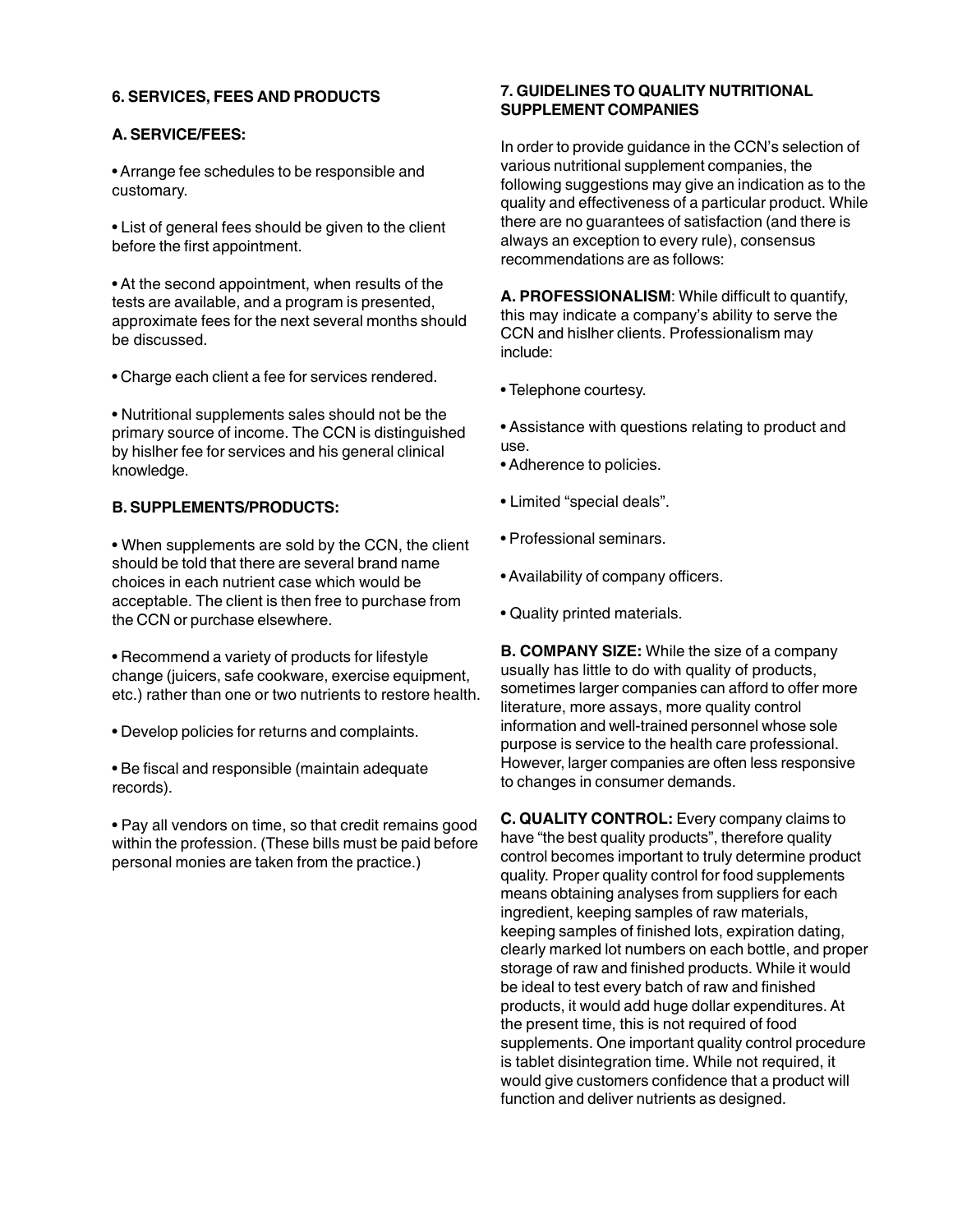**D. MANUFACTURING SITE:** An added plus, to reduce the chance of error, is on-site manufacturing.

**E. PERSONNEL:** Another quality indicator is the type of personnel that own, operate and represent a company. Ideally product literature composition, quality control, education and research should be overseen by those who hold advanced degrees in life sciences from a regionally accredited institution. Well-educated and well-trained personnel mean the difference between decent and potentially superlative products. Sales and service representatives should be courteous, respectful, and knowledgeable. Negative sales tactics should be viewed with great caution.

**F. RESEARCH:** A company's commitment to research signals intent to produce superior products and provide superior service. Quite often new manufacturing techniques or new products spring from a devoted research effort. Many companies are not able to test . products adequately because of current food/drug regulations forbidding health claims for foods. Product efficacy can be tested, however, allowing for greater consumer confidence.

**G. PRODUCT LABELING:** While there are many federal bills before the Congress curtailing industty standards on labeling of nutritional supplements, the CCN supports and looks for information offered the consumer. Helpful labeling might include:

• Full disclosure, indicating food sources in addition to nutritional assay information is paramount with the prevalence of food sensitivities.

- Straight-forward presentation of ingredients.
- Correctly spelled words, no typographical errors.
- Full disclosure of formulae increases consumer confidence.

**H. THIRD-PARTY TESTING:** At present third-party testing of label claims is a solid indicator of product quality and company intent. Third-party testing gives an extra level of confidence to the consumer, whether the testing is initiated by the supplement company or not. While it is recognized that this is an expensive process, it may be vital for the survival of the food supplement industry. It is hoped that product companies will voluntarily adopt this process.

**I. LONGEVITY:** Products produced over.a long period of time reflect customer satisfaction, results and a successful company.

**J. PERFORMANCE:** Perhaps the best assessment of quality is how the product performs in clinical situations. Since nutrients have a wide therapeutic range and testing of products is virtually non-existent, it is an easy matter for companies to "shave corners", reduce potency, or produce outright fraudulent products. A particular product should be used in persons who have a documented need for the nutrients involved. The progress of these persons should be monitored. If measured parameters change in an expected manner, the product is likely to be of acceptable quality. If there is no change, or if there is worsening, then one explanation (only one of many) might be an ineffective product.

Choosing a nutritional supplementation company is not an easy task, and will rely on multiple factors. The above guidelines are offered in an effort to aid CCN Professionals to be discerning about the nutrients they choose for health oriented consumers. Optimal health results when the supplement companies and clinical nutritionists network together for excellence in nutritional service.

## **8. THE REFERRAL ARRANGEMENT (NETWORKING AND WORKING WITH OTHER LICENSED HEALTH PRACTITIONERS)**

Working with other licensed health practitioners provides the client with the opportunity for various levels and types of health care. The recommendations from a CCN can be wise, educated ones, often introducing the client to new practice fields of which they have no personal knowledge. The CCN is particularly valuable in that he/she has knowledge of licensed practitioners who practice health. The helpful services provided by a licensed health practitioner are available to the client because of the CCNs referral, education and continued support. CCNs are often initially sought out because of their valuable referral base of competent licensed health practitioners.

• Working with other licensed health practitioners provides a safety for the CCN. A licensed health care professional supervises the case, assumes the responsibility of whatever illness might be present; allowing the CCN the freedom to support the health of the client.

• The "referral arrangement" allows the CCN more freedom in discussing health problems and making recommendations. The CCN may discuss the diagnosis and treatment of the supervising doctor, facilitating patient compliance.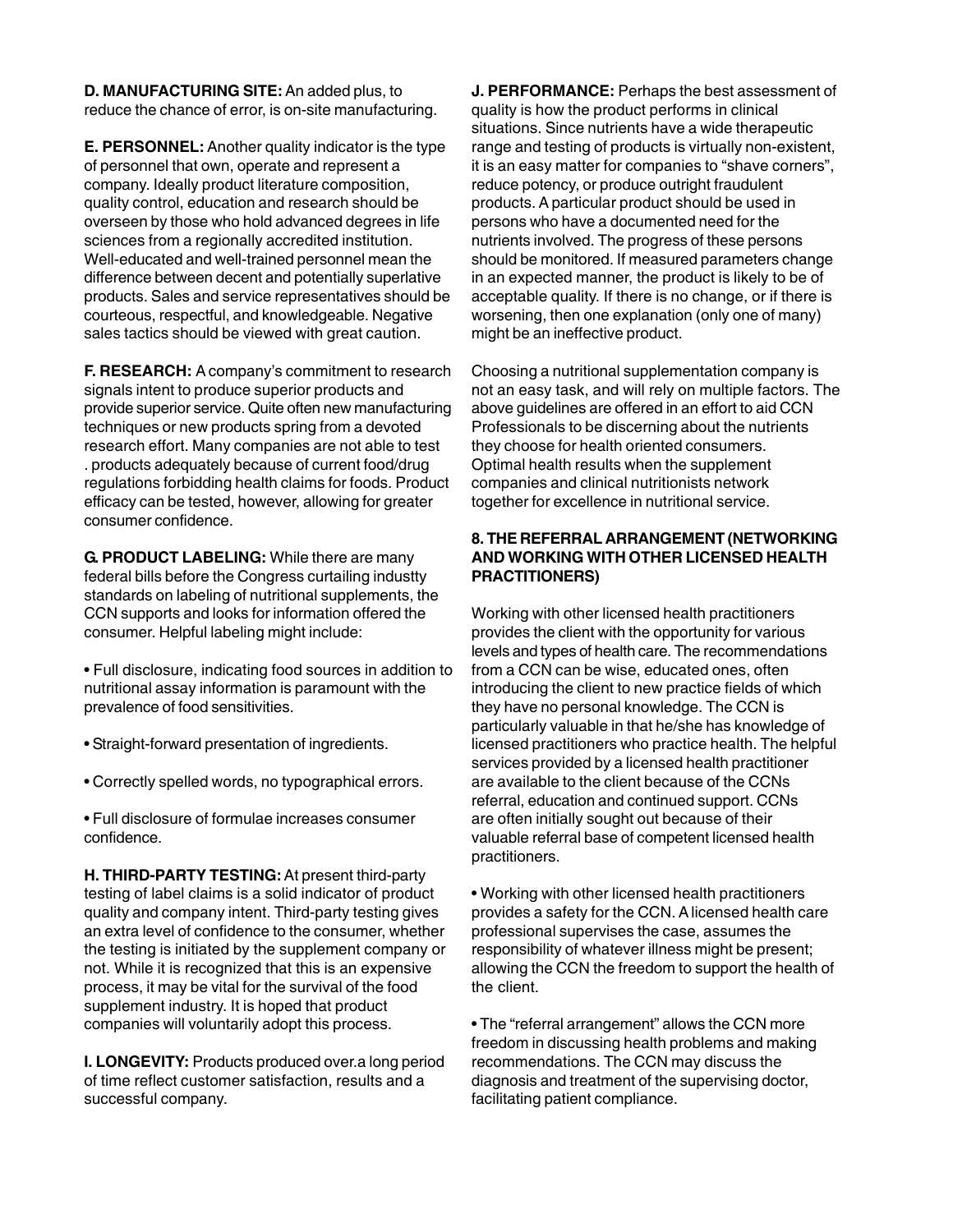• The client is the doctor's patient. The CCN acts under the general supervision of the doctor in much the same way as a physical therapist, optician, pharmacist or speech therapist acts under the supervision of the referring doctor.

• The CCN, in association with a licensed health practitioner may suggest that the nutritional program is for the prevention and/or treatment of a specific condition outlined by the licensed health practitioner. Both physician and nutritionist should emphasize, however, the underlying nutritional or metabolic condition, rather than the disease. (Vitamin A " mobilizes the body toward health" rather than Vitamin A "prevents disease".

• Secure a signed letter of referral for each client from the licensed health practitioner. Create a basic form letter for this purpose. (An office signature stamp for this purpose will not take away from office time).

• Secure a signed statement by the client that 1) the CCN is under the supervision of the referring doctor, and 2) the CCN is consulting on nutrition and food only.

• The CCN does well to secure permission from the referral doctor to accompany the client to the first visit and examination in his office. In most instances, this is viewed by the client as a supportive and welcomed procedure (a visit with a new doctor is often a stressful event to the client).

• The CCN should provide the referral office with a typewritten complete' case work-up on thereferred client, before the client's first visit at the office. Even though the case history will be taken again, the one provided by the CCN saves the doctor time, and is a cross-reference to his own records. The CeN's presence in that examining or consulting room, enables himlher to interpret and reinforce the doctor's information at a later date. Patient compliance has been demonstrated to be heightened.

• Recognize that the licensed health practitioner does not have time to "go over cases" with the CCN. Learn to acquire office information regarding the client on your own. Observe the practice to see how this might best be accomplished. Gather many questions for the licensed health practitioner's attention at a single sitting, so that the CCN is not continually interrupting the doctor. Learn about the medications and supplement recommendations that the doctor uses often. Learn about the various tests that the doctor utilizes. Be courteous and proper in prompt response to all interactions including telephone and mail.

• The CCN saves the doctor's time in many ways, and provides opportunity for the client to have the various types of care that his case might require. The doctor benefits in acquiring another patient, and quite often will acquire other family members and friends as a result of that one referral from the CCN.

# **9. OFFICE RECORDS AND FORMS**

# **A. RECORDS:**

• Develop effective record keeping:

• A client record must be in the office files for each client seen by the CCN, including all intake data, all assessments, health plan, goals for outcome, recommendations made, and updated records following each interaction.

• Organize filing system, removing inactive records annually. (All records, even inactive ones arc to be kept forever.)

• Keep copies of handouts given client in client file.

- Client records are to be kept forever.
- Use office literature, waivers, disclaimers and fee schedules to fully clarify the scope of service at the time of initiation.

# **B. PRINTED FORMS**

Client data collection may include but is not . limited to:

- Case History (including Family History)
- Social Environment Information
- Nutritional Lifestyle and Background (including diet)
- Physical Signs Observation
- Anthropomorphic Measurements
- Appropriate Laboratory Tests and Measurements
- Doctor Referral Letter
- Disclaimer
- Environmental Factors
- Ongoing monitoring of progress

• Develop concise reporting procedures with physicians and third party information requests, while maintaining confidentiality regarding your client.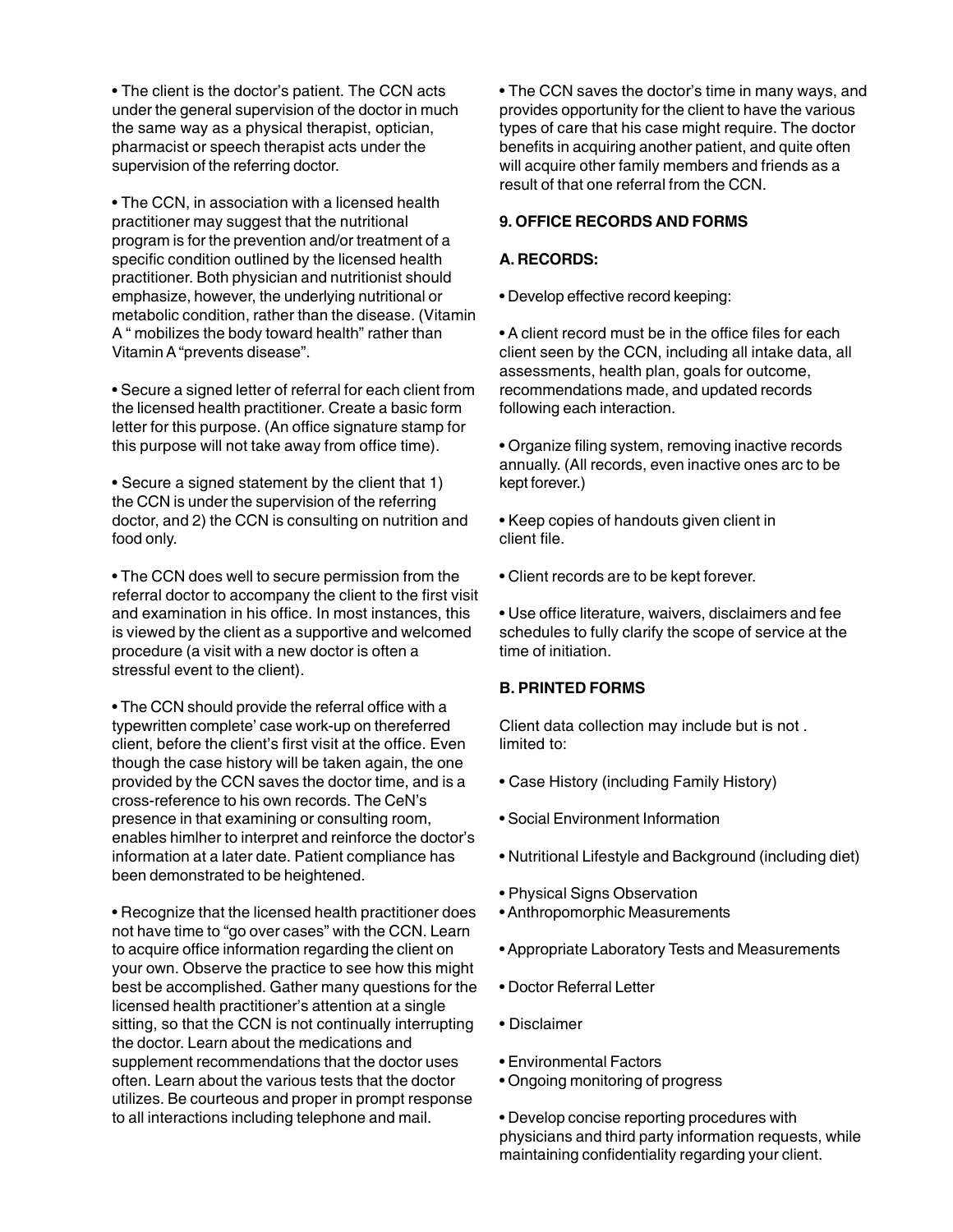# **C. USE OF DISCLAIMERS**

The purposes of disclaimer forms are:

1) To put the consumer on notice that the CCN is not practicing medicine or making statements that would show intent to use a diagnosis, cure, mitigation, treatment or prevention of disease hi man or animal.

2) To have the proof that this was understood by virtue of the signature of the consumer.

3) In case of serious disease, a fonn signed by the consumer is needed to prove that the clinical nutritionist was not representing anything for the diagnosis or treatment of that disease, but was counseling on food and nutrition.

4) An oral declaration of purpose might be forgotten or misunderstood and would not hold up in court.

5) Licensed medical physicians, chiropractic physicians, osteopathic physicians and clinical nutritionists should have and use proper fonns. The forms will differ with the credentials.

• If the CCN is not a licensed M.D., D.O., D.C., etc., insist that each client sign a disclaimer statement that he/she understands that the CCN is not diagnosing, treating disease, or practicing medicine; that each nutritional recommendation is for nutrition enhancement, and not disease treatment. A diseased client has a right to good nutrition, just like anyone else. Appropriate nutritional educational service should not center on disease, but on nutrition and food.

• If a licensed doctor and a clinical nutritionist work together in providing nutritional guidance, additional forms are needed.

• Assume that every word the CCN says to the client will be told to someone else. Be prepared to defend every word said to a client, in court.

• Do not continue to see a client who will not sign a disclaimer.

• If a CCN is part of a "healing" religious practice, the practitioner should clearly understand and relate that the science based individual professional credentials of a CCN do not apply here.

• Disclaimers should be designed for eachCCN on an individual basis. If a mistake is made in the form, the error could constitute a statement showing intent to practice medicine. (Generally health enforcement

agencies who investigate clinical nutritionists cannot prove there is a violation of the law when proper disclaimers are used.)

## **10. FEDERAL AND STATE REGULATIONS; INSURANCE**

# **A. FEDERAL AND STATE REGULATIONS:**

• Become familiar with all state and local regulations and privileges.

• When in doubt regarding regulations call your state capitol to see where the statutes are shelved.

• Obtain a copy of your state health regulations and medical practices act. (The state Department of Health and the state Medical Practices Board have formulated regulations which restrict health practice and the practice of medicine. Locate these statutes and know the provisions therein. Most states also have consumer protection agencies. Locate and know local and state restrictions.)

# **B. SALES TAX (STATE):**

• Supplement Sales: If you plan to make the sale of nutritional supplements a part of your nutrition practice, you must register with the State Comptroller's Office. You will be given a Sales Tax Resale Number, which permits you to collect state sales tax each time you sell products, or take them yourself as personal use. If you purchase supplements wholesale (at cost) generallyyou do so without being charged sales tax. You then must pay the tax when you use the products.

• It is best to pay the sales tax quarterly (every three months), because you can keep better control of your bookkeeping quarterly.

# **C. INTERNAL REVENUE SERVICE:**

• Learn the proper way to file your business under the Internal Revenue Service. Keep current with the IRS.

# **D. PROFESSIONAL LIABILITY INSURANCE:**

• Invest in good professional liability insurance. IAACN. your professional association. provides group professional liability insurance for non-medical CCNs. IAACN and CNCB strongly suggests that each CCN professional member carry professional liability insurance.

• It is not necessary. nor advised. that you inform your clients of this coverage. but it is considered essential to the practice of clinical nutrition today.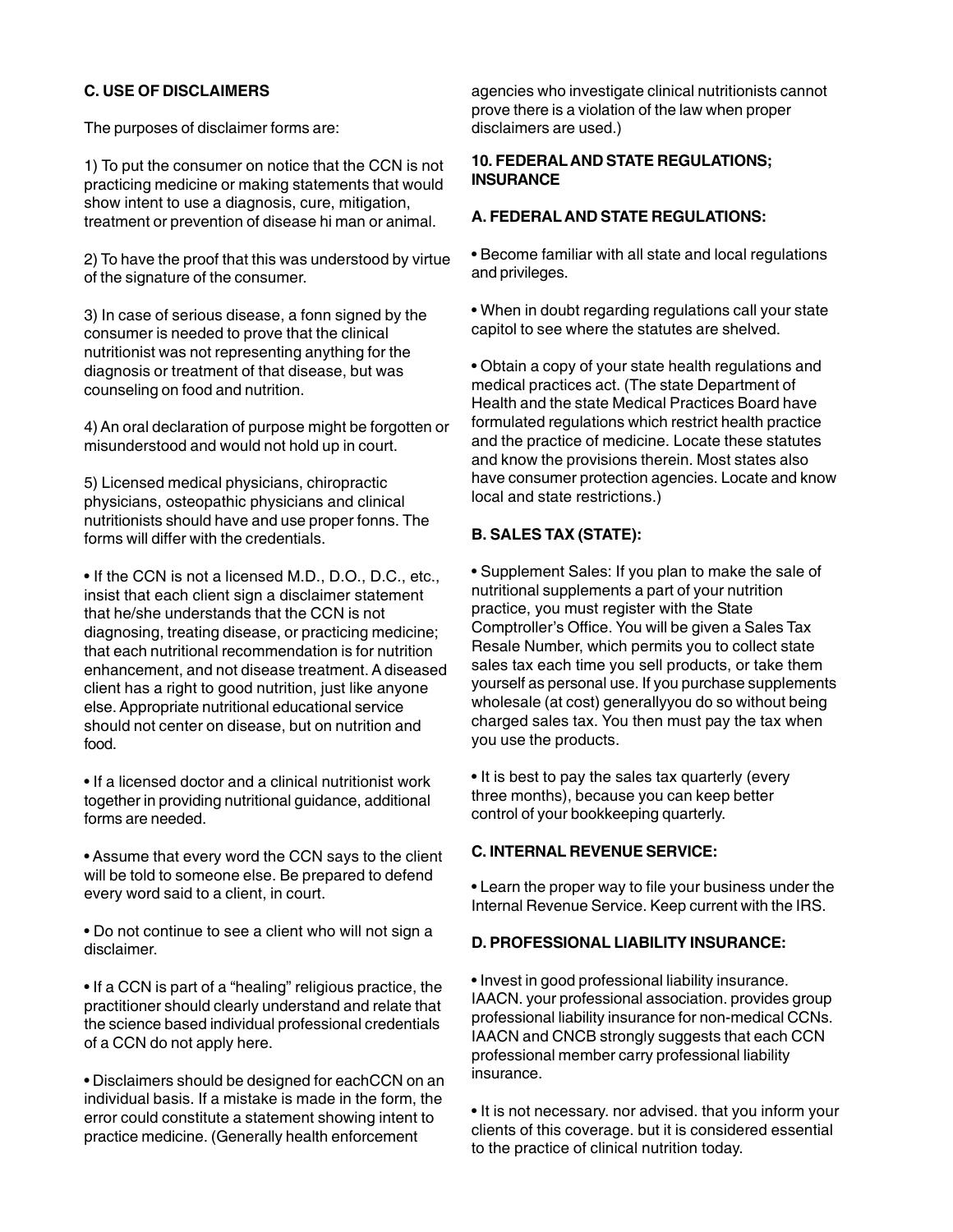# **11. ADVERTISING/PROMOTION**

The old adage that "Any advertising is good advertising" is clearly no longer true. Today advertising and promotion can often complicate and ruin. rather than build. Intention is no longer solely sufficient. Today" An ounce of prevention is worth a pound of cure."

• Any presentation must be accurate to the scope of clinical nutrition service. That scope of clinical nutrition service is clearly delineated in the CCN Study Guide.

• Many professionals rudely discover errors in their thinking through public challenges or misrepresentation of their professional credential. The CCN should avoid this embarrassing experience for himself and for the profession by researching acceptable professional promotion.

• Develop an effective advertising/promotion:

• Describe and position clinical nutrition as a distinct discipline in the health care field, different from medicine and different from dietetics. and different from nutritional counseling. A CCN is no more than a CCN, and no less than a CCN. Be consistent with the definitions of a CCN.

• Be cautious of advertising/promotion services to determine costs ahead of time.

• Maintain professional posture, and avoid schemes and gimmicks to entice response.

• Beware of publicists who do not fully comprehend clinical nutrition, and therefore misrepresent.

# **A. EXTERIOR SIGNS:**

• Hanging out a shingle with the words "Clinical Nutritionist" or "Certified Clinical Nutritionist" is considered appropriate, depending upon the personal credentials each CCN possesses. If the CCN holds advanced degrees, there is more safety in the shingle.

#### **B. STATIONERY/BROCHURES:**

• Business stationery may be printed with the name John Doe, Certified Clinical Nutritionist (CCN).

• Brochure Format: In planning a professional brochure to represent you, it is important to secure guidance and critique from those qualified to do so. These should include advertising counsel (choosing styleS, formats, colors and intensity), legal counsel, and respected professionals in the clinical nutrition field.

• Emphasize information content (that the content of your service is educational) and emphasize your educational background .

• List degrees from regionally accredited colleges or universities only.

• Do not list nutrition courses from unaccredited schools unless you list· a regionally accredited degree first.

• It is not recommended that the CCN list non college nutrition courses from various teachers and schools. Particularly those courses which do not fall within the scope of clinical nutrition (see the CCN Study Guide).

• use termunology appropriate to clinical nutrition. Use terms of health, avoid terms of disease. (health vs.. sickness; analyze and evaluate vs.. diagnose; recommend vs.. prescribe; support, enhance or educate vs. treat.. client vs.. patient; service vs.. practice; wellness vs.. illness; normalize vs.. cure, etc.).

• Make no claims or guarantees.

• Do not personally use the lAACN or CNCB Logo or Corporate Seal.

• Tailor presentations to a specific target group and use languagelverbiage.

• Be prepared to modify promotion on the basis of response (even if you have many leftover materials and/or brochures).

# **C. MEDIA**

• Avail yourself of the public promotion opportunities such as radio/television talk shows, print media, public service education, public access television, program and speakers bureaus to speak to professional meetings and schools. The quality and extent of the academic degree held must support the extent to whicb you are willing to publicize yourself.

#### **12. UNWISE PROFESSIONAL PRACTICE:**

• The diagnosis and treatment of disease, disorder, illness, or any health problems.

• The advisement on medical treatment administered by another health care professional.

• The advisement on medications administered by another professional.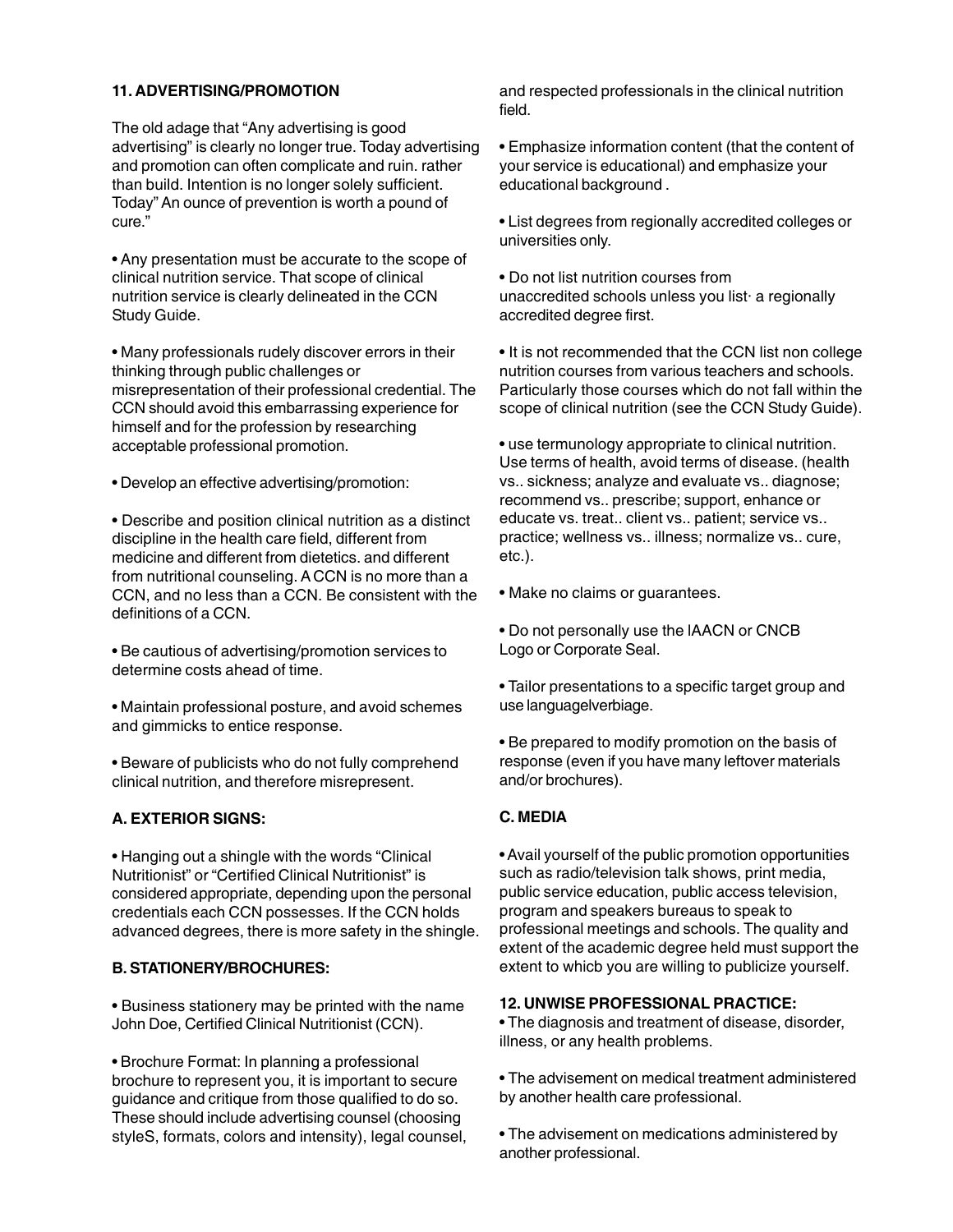• Criticism of other health care disciplines.

• The provision of laboratory procedures in the office which are contrary to state and local law. (The CCN designation does not include performing any laboratory procedures in the office that requires a licensed technicians or medical personnel.)

• The recommendation or provision of 8 banned food product.

- The interpretation of laboratory tests "medically".
- Breaking client confidentiality.

• Making health promises and exaggerated health claims.

• Allowing personal, public or client misinterpretation of the CCN's credentials and service (pretending it to be more than it is).

• The instruction of other disciplines in their treatment approach.

• Using clients as couriers between health care providers (verbal or written record information transfer should be handled by the CCN personally).

- Fostering co-dependent relationships with clients.
- Office consultation without fee for services charge.
- Consultation outside the office setting, without a fee for services charge.

• Failure to keep an appropriate record file on each client. Failure to document the chart on each client's visit involving your services.

• Use of the CCN designation (a personal professional certification) to represent any particular commercial product line of supplements or health care products.

• Assumption of the role of spokesperson or representative of the International and American Associations of Clinical Nutritionists (lAACN) or the Clinical Nutrition Certification Board (CNCB) unless formally requested to do so in a written letter from the Executive Office.

• Lobbying or marching for any nutritional cause or bill in the name of IAACN or CNCB, unless formally requested to do so in a written letter from the Executive Office. (Letters may be signed with CCN following the name.)

#### **CLIENT BILL OF RIGHTS**

A Clinical Nutritionist recognizes that clients have the right to share in making decisions pertinent to the client's own health.

A Clinical Nutritionist guides and educates clients toward personal goals, and actively encourages clients to share responsibility for personal health and well-being.

A Clinical Nutritionist teaches clients many principles of wellness, including life-style changes, proper food selection, correct eating patterns, use of nutritional supplements, fitness programs and stress management.

The client who shares in the wellness process is recognized to hold the following RIGHfS:

• The client has the right to be treated with respect and honesty.

• The client bas tbe rigbt to be listened to and encouraged to feel that his opinions are valuable.

• The client bas tbe right to be accepted unconditionally and without judgment.

• The responsibility of the Clinical Nutritionist is to guide and to educate, but the client bas tbe right to make his/her own choices regarding health and well-being, and to accept the responsibility for those choices.

• The client has tbe right to obtain copies of all records.

• The client bas the rigbt to privacy concerning all details of the recommended health program. All information concerning the client shall be kept in strict confidence, and divulged only when required by law or when authorized by the client.

• The client has the right to expect reasonable continuity of care.

• The client has the right to know the Clinical Nutritionist's fee schedule, length of consultation, and probable number of consultations.

• The client has the right to receive specialized care unique to hislber biochemistry and person.

• The client has the right to be an active partner in developing hislher personal wellness plan.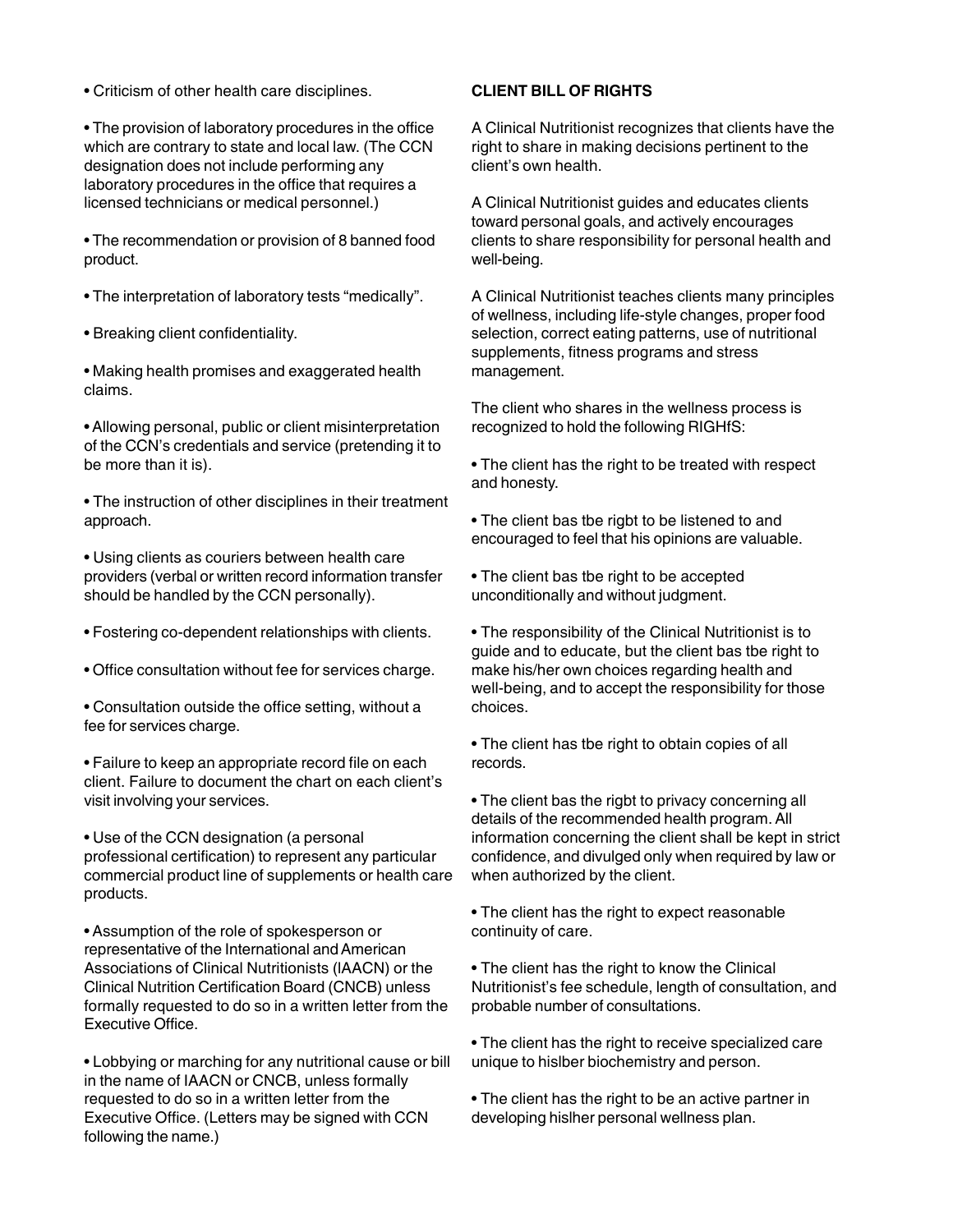• The client has the right to be immediately referred to other health care professionals when the Clinical Nutritionist perceives a need beyond his/her scope of service and/or ability.

### **CODE OF PROFESSIONAL ETHICS AND RESPONSIBILITY**

• A Certified Clinical Nutritionist must both individually and collectively, maintain a high level of professional and ethical conduct. and relationship with clients, colleagues, members of allied health professions, and the public.

•. As clinical nutrition is a specialization in the science of nutrition, the Certified Clinical Nutritionist must be competent to work in the health care system with other professionals to make available expertise in the field of clinical nutrition.

• A Certified Clinical Nutritionist must have an understanding of nutrition biochemistry that enables himlher to competently assess and evaluate signs of nutritional deficiency or imbalance, through the use of or disuse of specific foods, vitamins, minerals, amino acids, or other food substances as necessary to maintain optimal health.

• A Certified Clinical Nutritionist must be trained to interpret and utilize certain noninvasive laboratory and nonlaboratory tests and other evaluation techniques designed to assist in nutritional assessment.

• A Certified Clinical Nutritionist, unless licenses pursuant to the Medical Practices Act of any state in the United States, shall not practice medicine, which means the diagnosis, treatment, operation or prescription for any disease, pain, injUty, deformity, or other physical or mental condition.

• A Certified Clinical Nutritionist will not hesitate to seek consultation with other professionals whenever advisable or requested by the client. If at any time the member believes that a client will be better served by a medical practitioner or another method of practice, the client will be referred immediately.

• All information concerning clients shall be kept in strictest confidence, and shall be diwlged only when required by law or when authorized by the client.

• Honesty and integrity shall characterize all conduct with clients as clinical. nutrition· is a profession deserving of respect, honor, and dignity. Misleading, deceptive, irresponsible or fraudulent statements or advertising or otherwise are deemed unethical and shall not be condoned in any form.

• Every profession has the responsibility to regulate itself, to determine and judge its own members. Such regulation is achieved largely through the requirements of certification boards and through the influence of professional societies. Every practicing professional has the dual obligation of following the directives of the Clinical Nutrition Certification Board (CNCB), as well as becoming a part of a professional society and of observing its rules and ethics.

• A Certified Clinical Nutritionist shall abide by all laws and regulations pertaining or relating to the practice of clinical nutrition.

• A Certified Clinical Nutritionist shall not knowingly solicit the client of another nutritionist.

• In any dispute between or among Certified Clinical Nutritionists, involving ethical or professional matters that relate to the certification status of either party, the matter in controversy will be referred to the CNCB Judicial Committee.

• A Certified Clinical Nutritionist may accept or reject a particular client, bearing in mind that whenever possible, a response should be made to any reasonable request for his/her services. Once a client is accepted, a duty is owed not to neglect, abandon or withdraw from the relationship. A provider may withdraw from the relationship only if he/she believes

1) that the client's needs exceed his/her skills and/or abilities,

2) a request is made to act illegally, immorally or unethically in the performance of professional services,

3) an irreconcilable or unhealthful conflict in personality exists between the client and a provider.

• Any fee charged by a practicing Certified Clinical Nutritionist shall be reasonable and customary, or shall be agreed upon in advance by both the client and the provider. Fees shall compensate for services actually rendered and the division of professional fees shall be deemed appropriate.

• A Certified Clinical Nutritionist will seek to achieve the highest level of professional competence by attendance at CNCB appropriately designated professional seminars, reading professional and scientific literature, and by all other reasonable means to avail himlherself of the latest scientific knowledge, skills and procedures of the profession and shall exercise tolerance toward those ideas and professionals who represent divergent clinical perspectives,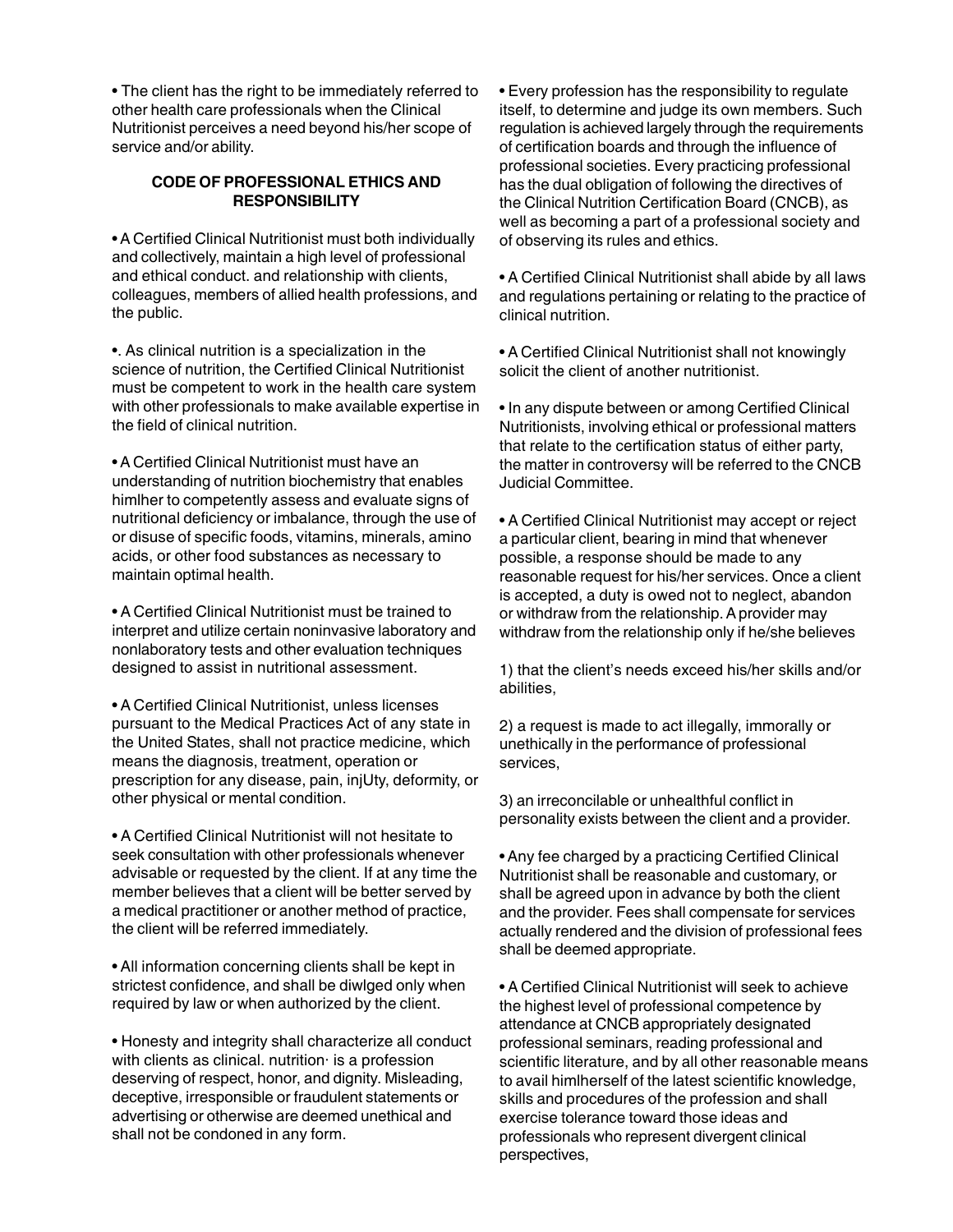• Illegal, unethical or incompetent conduct shall be in violation of the Code which is just cause for proceedings by the Judicial Committee (See CNCB Disciplinary Procedures).

• The enumerations of obligations in this CCN Code of Professional Ethics and Responsibility are not exhaustive and do not constitute a denial of the existence of other obligations, equally imperative, though not specifically mentioned herein.

# **DISCIPLINARY PROCEDURES**

# **CNCB DISCIPLINE PROVISIONS**

# **DUE PROCESS REQUIREMENTS**

- Notice of time and place of hearing
- Hearing before properly authorized and impartial body
- Statement of charges against accused
- Right to cross-examine witness
- Right to produce witness on own behalf
- Full consideration and a fair determination according to the evidence
- Right to appear with counsel
- Right to record of proceedings
- Some form of judicial review

# **I. GROUNDS**

• Fraud, deceit or misrepresentation in procuring or attempting to procure licensure

• Conviction of a felony or crime involving mortal turpitude

• Habitual intemperance or addiction to alcohol or narcotics

- Illegal incompetent or habitual negligent practice
- Supervision
- Violation of rules and regulations of Board
- Fraudulent or dishonest conduct
- Failure to obtain continuing education
- Mental capacity
- Violation of a specific Code of Ethics
- Aiding and abetting unlicensed practise
- Sexual relations with clients

# **II. PROCEDURES**

As provided in the CNCB By-Laws and this accompanying document

# **III. SANCTIONS**

- Revocation of certification
- Suspension
- Restriction of limitation of practise
- Completion of specific probation for set time
- period • Supervision
- Censure or reprimand
- Compliance with conditions of probation for set time period
- Payment of fine
- Denial of license request
- Corrective action
- Refund of fees billed and collected from consumers

# **IV. APPEALS PROCEDURES**

- Peer Review and Misconduct Issues
- Ethical and Legal Issues

## **GROUNDS FOR PROFESSIONAL DISCIPLINARY ACTION**

- Violation of Code ofEthicslPrinciples.
- Violation of Association Constitution and Bylaws.
- Violations of Standards or Guidelines.

• Person ineligible to receive certificate or now ineligible to continue to hold certificate.

• Obtaining or attempting to obtain certification, registration, re-certification or re-registration by fraud or deception.

• Knowingly assisting another to obtain or attempting to obtain credentialing by fraud or deception.

- Unauthorized use of certification or registration certificate or falsification of credentials.
- Unauthorized possession or distribution of certifying agency testing or examination materials including copying and reproducing examination questions and problems.

• Misstatement of material fact or failure to make statement of material fact in application or statement or representation to any certifying board.

• Falsifying information required for admission to examination, impersonating another examinee, or falsifying education or credentials.

• Copying answers, permitting another to copy answers or providing or receiving unauthorized advice about examination content during examination.

• Violation of registry or examination rules.

• Failure to fulfill continuing education requirements (can allow for extension or waiver).

• Certificant neglected to maintain degree of competency established by certifying board and refused to submit to reexamination by certifying board.

• Violation of law, rule or regulation.

• Guilty of felony or pleaded guilty of felony.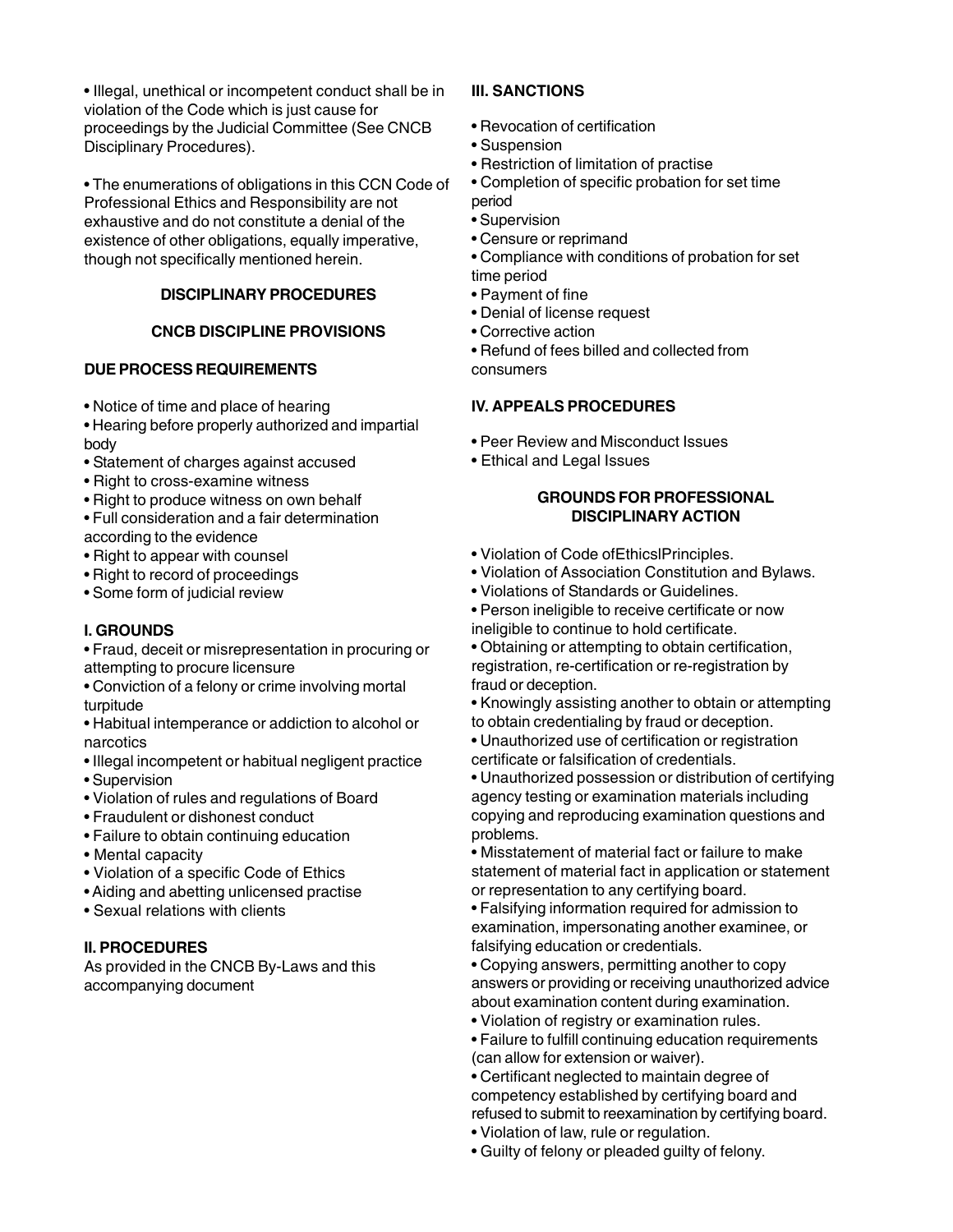• Found guilty or pleaded guilty to professional misconduct, professional incompetence or unethical conduct in a full and fair hearing of hospital or medical staff, or medical society, professional society, government licensing board, court of law or Board of Directors.

- Violation of practice act.
- Suspension or revocation of license or practise.
- Unethical, immoral or unprofessional conduct.

• Gross or repeated malpractice of negligence/may be evidenced by claims or malpractice settled against a practitioner.

• Disciplinary action of licensing agent. .

• Voluntary surrender of license while under investigation .

• Failure to cooperate reasonably with investigation of disciplinary matter.

• Failure to comply with order issued by disciplinary authority or an assurance of discontinuance entered into with disciplinary authority.

• Promotion of any unnecessary or inefficacious drug, device, treatment, procedure or service.

• Attempting to directly or indirectly, by way of intimidation, coercion or deception, to obtain or retain a patient or to discourage the patient from obtaining a second opinion.

• Abandonment of patient/terminating the medical care of a patient without adequate notice or without making other arrangements for the continued care of the patient.

• Improper financial dealings, division of fees with other practitioners, payment or acceptance of rebates or charging exorbitant fees.

• The unauthorized disclosure of a practitioner-patient privilege as recognized by law.

• Drunkenness or habitual intemperance in the use of alcohol or addiction to alcohol.

• Abuse of a client or patient, or sexual contact with a client or patient, sexual relations with clients, activity with the patient or with others.

• Assault and battery of patients or others with whom the practitioner has a professional relationship.

- Mental incapacity.
- Improperly altering medical records of a patient.

• The possession, use, prescription for use or distribution of controlled substances or legend drugs in any way other than for legitimate or therapeutic purposes, or the addiction to or diversion of controlled substances or legend drugs, the violation of any drug law, or prescribing controlled substances for oneself.

• Engaging in a profession involving contact with the public while suffering from a contagious or infectious disease involving serious risk to public health.

• Failure to report, within 30 days, the revocation, suspension, or surrender of a license to practice the profession.

• Failure to report any person the certificant knows, or has reason to know, is in violation of the provisions of this chapter or the regulations of the board.

• Aiding or abetting an unlicensed person to practice when a license is required.

• Failure to adequately supervise auxiliary staff to the extent that the consumers' health or safety is at risk. .

• Inappropriate service, inappropriate utilization of service, improper billing for service or failure to provide service.

# **DISCIPLINARY PROCEDURES**

• Notice of certificant proscriptions.

• Notice of time and place of hearing, written with specific charges, sent by registered mail 21 days prior to hearing, sent within 10 days of receipt of written bona fide complaint.

• Hearing opportunity for full and fair hearing, right to present evidence, right to present a defense.

• Listing of charges.

• Complainant should file written reports, descriptions and copies of supporting

documentation and evidence.

- Statement of rights.
- Reasonable opportunity to answer in writing.
- Discretionary pre-hearing conference.
- Reasonable time to prepare defense.
- Investigation.
- Copy of investigative file.

• Informal methods: conference, mediation consent order, settlement.

- Right to review by unbiased tribunal.
- Right to give oral or written testimony.
- Presumption of innocence.

• Right to present witnesses, right to cross-examine witnesses.

- Right to counsel.
- Hearing recorded/transcribed.

• Written decision specifying charges, findings of fact, decision and sanction.

• Board can require audit of professional and financial records.

• Board can order mental or physical exam and individuals have right to obtain their own exam.

• Right to appeal.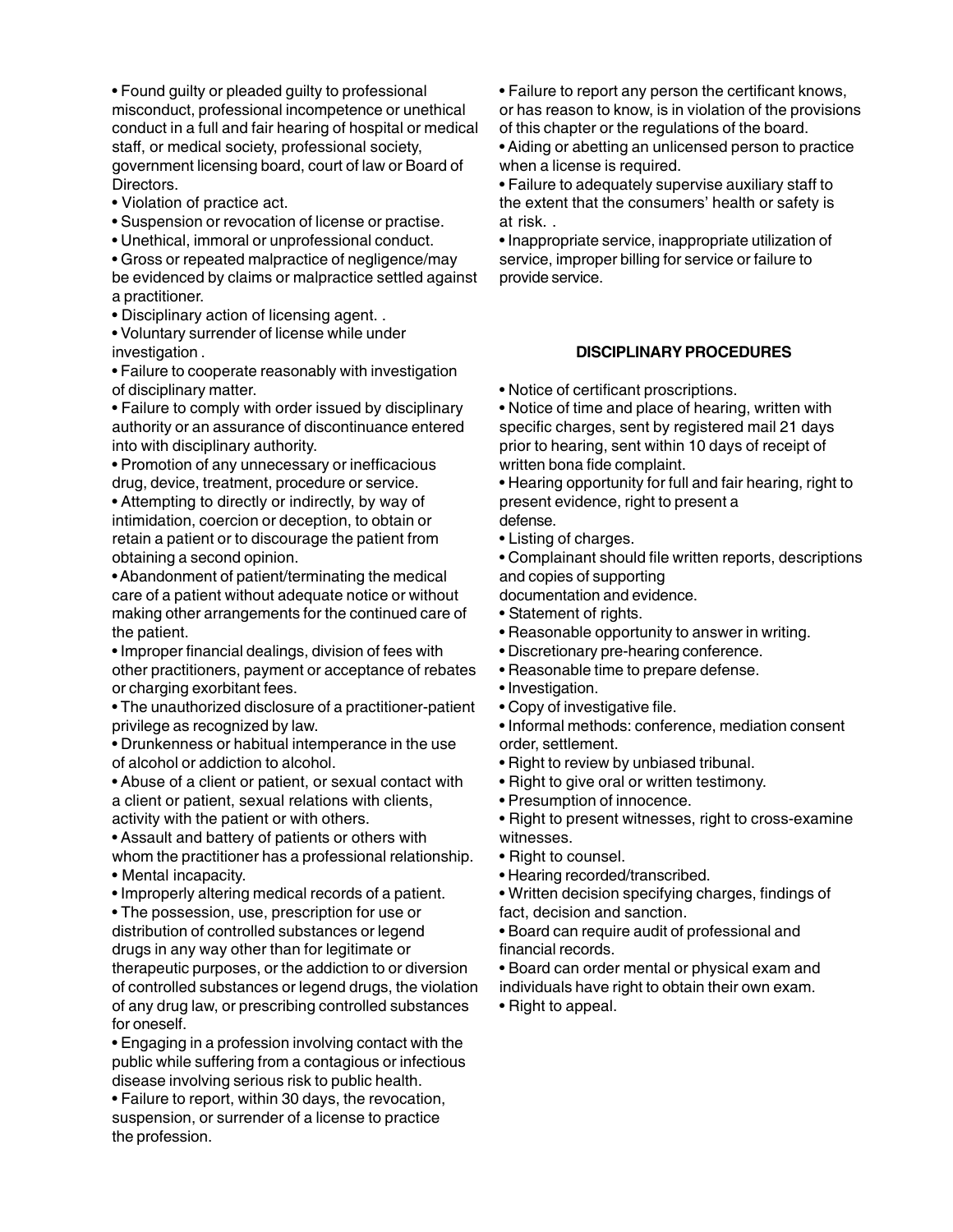#### **SANCTIONS**

- Reprimand.
- Censure.

• Admonishmentlletter of admonishment/insert admonishment letter in certificant's file .

- Suspension (with or without publication of name).
- Expulsion.
- Revocation of credential.
- Termination (with publication of name).
- Probation.
- Exoneration/acquittal.
- Denial of certification eligibility.

• Removal from examination process for set time period or for indefinite time period.

• Name deleted from Annual Directory for set time period or for indefinite time period.

• Scores invalidated, scores withheld, scoresrecalled.

• Disqualified from credentialing of self-assessment programs ..

• Publications of findings and penalties.

• Notification of all involved and legitimately interested parties, i.e., Federation of State MediCal Boards, CLEAR state licensing boards, accredited medical schools, state licensing agencies.

• Order restitution/corrective action;

• Refund of fees billed and collected from consumers.

- Completion of specific program, remedial education or treatment.
- Public service in the community.
- Supervision.
- Fine or other action, as indicated.

#### **APPEALS PROCEDURES**

• Professional Relations Committee investigates and is responsible for initial appeals hearing. Notice of appeal is to be filed stating objections within 60 days of initial decision. Board of Trustees is appellate body and reviews without a hearing. The appeal may be limited to review of sanction imposed. Board of Trustees cari affirm, reverse or modify initial decision. • Peer Review and Misconduct Issues: Complaint filed by patient or third party payer. Society Committee reviews appeal as Regional Appeals Committee which can. affirm. reverse or modify. Appeals then made to Insurance Committee. Notice regarding rehearing sent by registered mail not less than 30 days prior to hearing.

• Ethical and Legal Issues: Society review case. Appeals are made to Board of Inquiry. Board of Inquiry can investigate and hold hearings. Then, the Board of Trustees review Board of Inquiry's findings and reports findings and makes recommendations to the House of Delegates. The House of Delegates may accept, reject or modify the initial decision.

• Discipline actions of component societies and constituent associations may be appealed to Judicial Council for questions of law and procedure (not questions of fact). Notice of appeal must be filed within 30 days of initial decision.

• Constituent Academy handles investigation and initial hearing. Council on constitutional, Bylaws and Judicial Procedures hears appeals on censure, suspension or expulsion. Appeals must be filed within 30 days after initial decision and supporting briefs must be filed within 45 days. Parties have right to counsel. Accused has right to pay for transcriber. Appellate body reviews prior decision to determine whether the charges support the decision and warrant the penalty imposed. Appellate body need not consider additional evidence unless party will be unreasonably harmed by failure to consider additional evidence. Appellate body may uphold initial decision, remand or uphold and reduce penalty.

• Ethics Committee recommends appropriate sanction to Board of Directors. Board may accept, reject or modify Committee recommendation. Board appoints appellate body (3 to 5 members not previously involved). Appeal must be completed within 90 days after request. Appeal is an objective review of challenge, investigation and recommendations of the Ethics Committee and the decision of the Board - not a review of the sanction Appeal is limited to the Ethics Committee's and the Board's application of the rules of Ethics to the fact and a review of the procedures. Appellate body can affirm or reverse initial decision.

• Process begins at Chapter level and then is reviewed by Judicial Committee. Appeal goes to Board of Directors. Respondent can appeal by .written request within 30 days of receipt of initial decision Respondents get 30 days notice of hearings. Issue on appeal in whether the decision was appropriate. The respondent has right to appear and present one hour oral argument or a written argument. Board can approve, modify or direct a hearing.

• Judicial Committee makes initial decision. Executive Council serves as appellate body within 45 days of receipt of initial decision. Executive Council reviews brief and/or hears arguments from defendant before reaching a decision.

• Appeals handled by CNCB Committee on Professional relations. Must file notice of appeal within 30 days and supporting brief within 60 days after initial decision rendered. Reply brief must be filed within 90 days and rejoinder briefs within 105 days. Hearings are held within 45 days after all briefs arc filed. Parties may appear or submit brief. Proceedings are recorded. The Appellate body can uphold, reverse, deny, appeal or remand the initial decision.